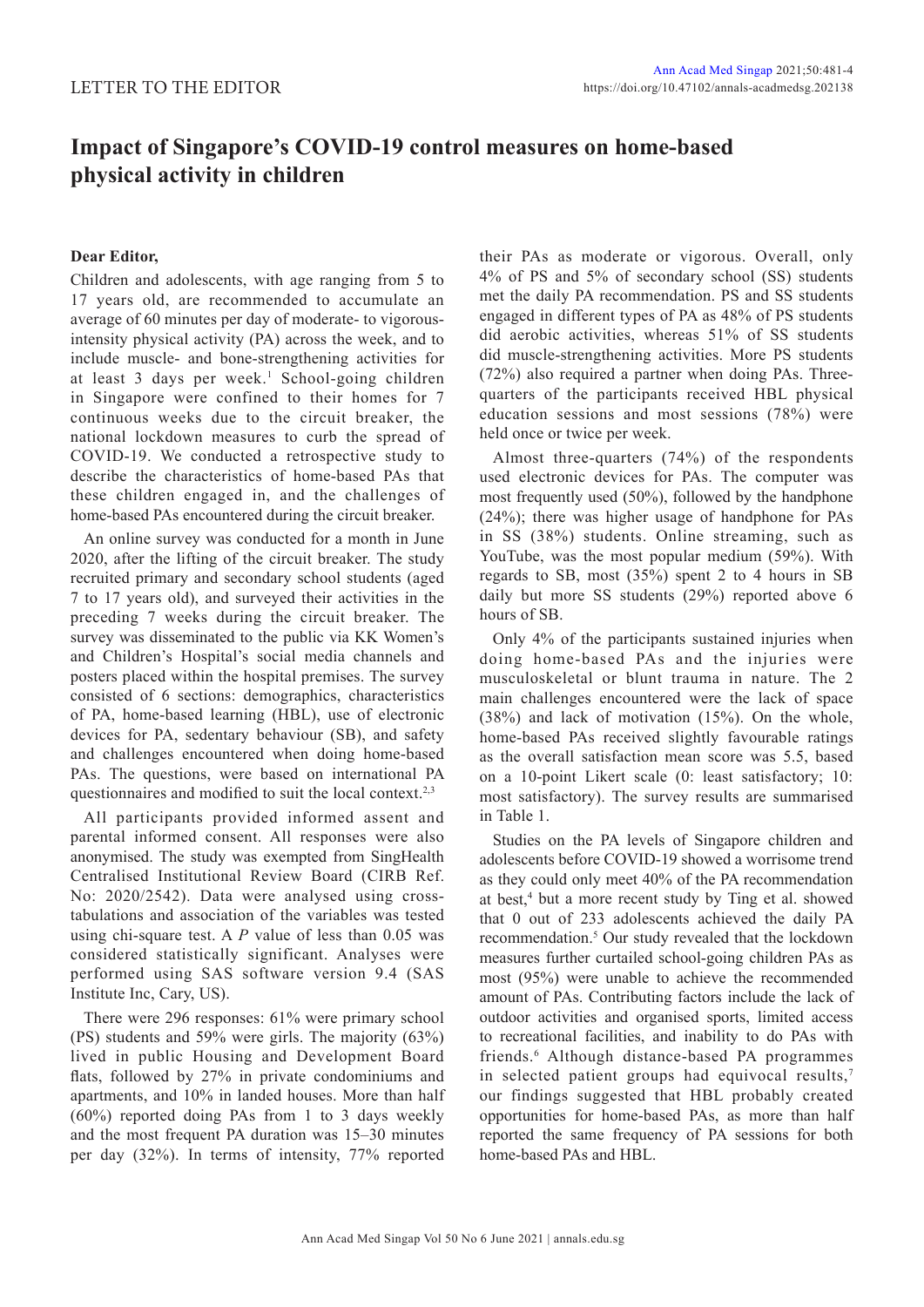Table 1. Correlations of education level with characteristics of physical activities, electronic device and media use, sedentary behaviour and safety concerns and challenges encountered (expressed as a percentage within each level)

| Characteristics of home-based physical activities (PA) |                |                         |  |
|--------------------------------------------------------|----------------|-------------------------|--|
| Frequency (per week)                                   | Primary school | <b>Secondary school</b> |  |
| 1 day                                                  | 21.5           | 20.9                    |  |
| $2\;{\rm days}$                                        | 17.1           | 22.8                    |  |
| 3 days                                                 | 20.9           | 16.1                    |  |
| 4 days                                                 | 10.4           | 11.4                    |  |
| 5 days                                                 | 11.0           | 9.5                     |  |
| 6 days                                                 | 4.4            | 4.7                     |  |
| 7 days                                                 | 14.3           | 14.2                    |  |
| Duration (per day)                                     |                |                         |  |
| $<$ 15min                                              | 22.6           | 16.1                    |  |
| $15 - 30$ min                                          | 34.8           | 31.4                    |  |
| 30-45min                                               | 22.6           | 16.1                    |  |
| $45 - 60$ min                                          | 10.4           | $20.0\,$                |  |
| $>60$ min                                              | 9.3            | 16.1                    |  |
| <b>Intensity</b>                                       |                |                         |  |
| Light                                                  | 24.8           | 19.0                    |  |
| Moderate                                               | 64.0           | 62.8                    |  |
| Vigorous                                               | $11.0\,$       | $18.0\,$                |  |
| Main type of PA <sup>a</sup>                           |                |                         |  |
| Muscle-strengthening activities                        | 22.0           | 51.4                    |  |
| Aerobic activities                                     | $48.0\,$       | 21.9                    |  |
| Ball games                                             | 5.5            | 4.7                     |  |
| Racket games                                           | 2.2            | 4.7                     |  |
| Others                                                 | 22.0           | 17.1                    |  |
| Physical activity partner <sup>a</sup>                 |                |                         |  |
| $\operatorname{Yes}$                                   | 72.3           | 37.1                    |  |
| $\rm No$                                               | 27.6           | 62.8                    |  |
| Electronic device and media used for PA                |                |                         |  |
| <b>Electronic device</b>                               |                |                         |  |
| $\operatorname{Yes}$                                   | 74.5           | 74.2                    |  |
| No                                                     | 25.4           | 25.7                    |  |
| Type of device <sup>a</sup>                            |                |                         |  |
| Television                                             | 8.1            | $1.2$                   |  |
| Computer                                               | 52.5           | 48.7                    |  |
| Tablet                                                 | 20.0           | $7.6\,$                 |  |
| Handphone                                              | 14.8           | 38.4                    |  |
| Wearable device                                        | $0.7\,$        | $0.0\,$                 |  |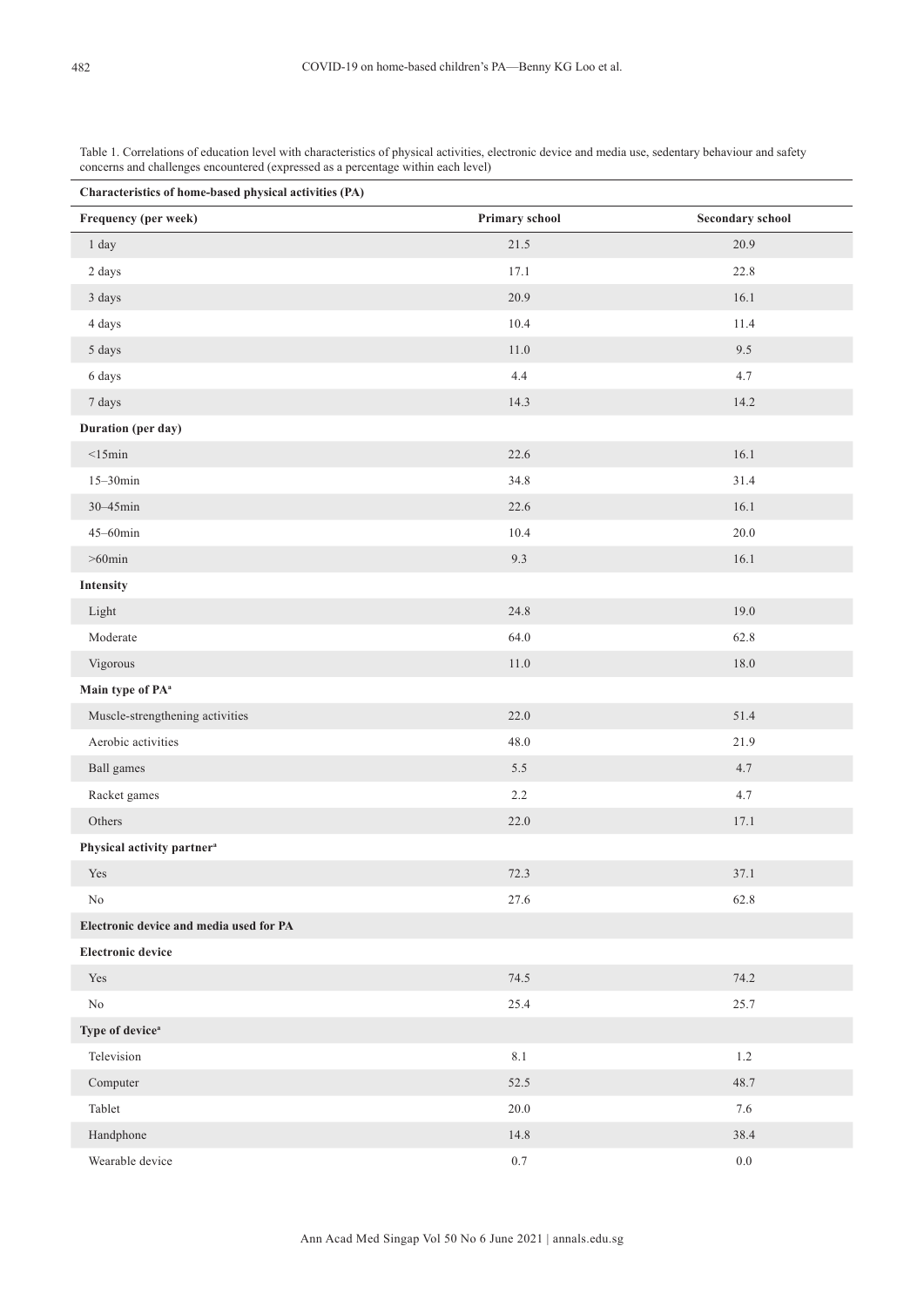Table 1. Correlations of education level with characteristics of physical activities, electronic device and media use, sedentary behaviour and safety concerns and challenges encountered (expressed as a percentage within each level) (Cont'd)

| Characteristics of home-based physical activities |                |                         |  |
|---------------------------------------------------|----------------|-------------------------|--|
| Frequency (per week)                              | Primary school | <b>Secondary school</b> |  |
| Type of device <sup>a</sup>                       |                |                         |  |
| Game console                                      | 2.2            | 3.8                     |  |
| Others                                            | 1.4            | $0.0\,$                 |  |
| Type of media                                     |                |                         |  |
| Online stream                                     | 61.4           | 56.4                    |  |
| Social media                                      | 2.2            | 8.9                     |  |
| Mobile application                                | 13.3           | 11.5                    |  |
| Video game                                        | 5.9            | 5.1                     |  |
| Others                                            | 17.0           | 17.9                    |  |
| Sedentary behaviour                               |                |                         |  |
| Total time (per day) <sup>a</sup>                 |                |                         |  |
| $<$ 2 hours                                       | 32.5           | 17.1                    |  |
| 2-4 hours                                         | 33.7           | 37.1                    |  |
| 4-6 hours                                         | 20.9           | 20.9                    |  |
| 6-8 hours                                         | 7.7            | 16.1                    |  |
| $>8$ hours                                        | 4.9            | 8.5                     |  |
| Safety concerns and challenges encountered        |                |                         |  |
| <b>Injury</b> encountered                         |                |                         |  |
| Yes                                               | 2.2            | 5.7                     |  |
| $\rm No$                                          | 97.7           | 94.2                    |  |
| <b>Challenge</b> encountered                      |                |                         |  |
| Lack of time                                      | 2.5            | 7.4                     |  |
| Lack of space                                     | 64.7           | 41.9                    |  |
| Lack of equipment                                 | 9.2            | 13.5                    |  |
| Lack of electronic device                         | $0.8\,$        | 1.2                     |  |
| Lack of partner                                   | 3.3            | 3.7                     |  |
| Lack of knowledge                                 | 0.8            | $1.2\,$                 |  |
| Lack of skill                                     | $2.5\,$        | $0.0\,$                 |  |
| Lack of motivation                                | 14.2           | $30.8\,$                |  |
| Others                                            | $1.6\,$        | $0.0\,$                 |  |

**<sup>a</sup>** *P*<0.05

The study highlighted 2 differences in home-based PAs between PS and SS students. Firstly, PS students mainly engaged in aerobic PAs, such as running, while SS students mostly participated in muscle-strengthening PAs, such as push-ups. This could be related to the misconception that muscle-strengthening PAs is unsafe for young children and thus the lack of exposure.<sup>8</sup> Secondly, more PS students engaged in PAs with a